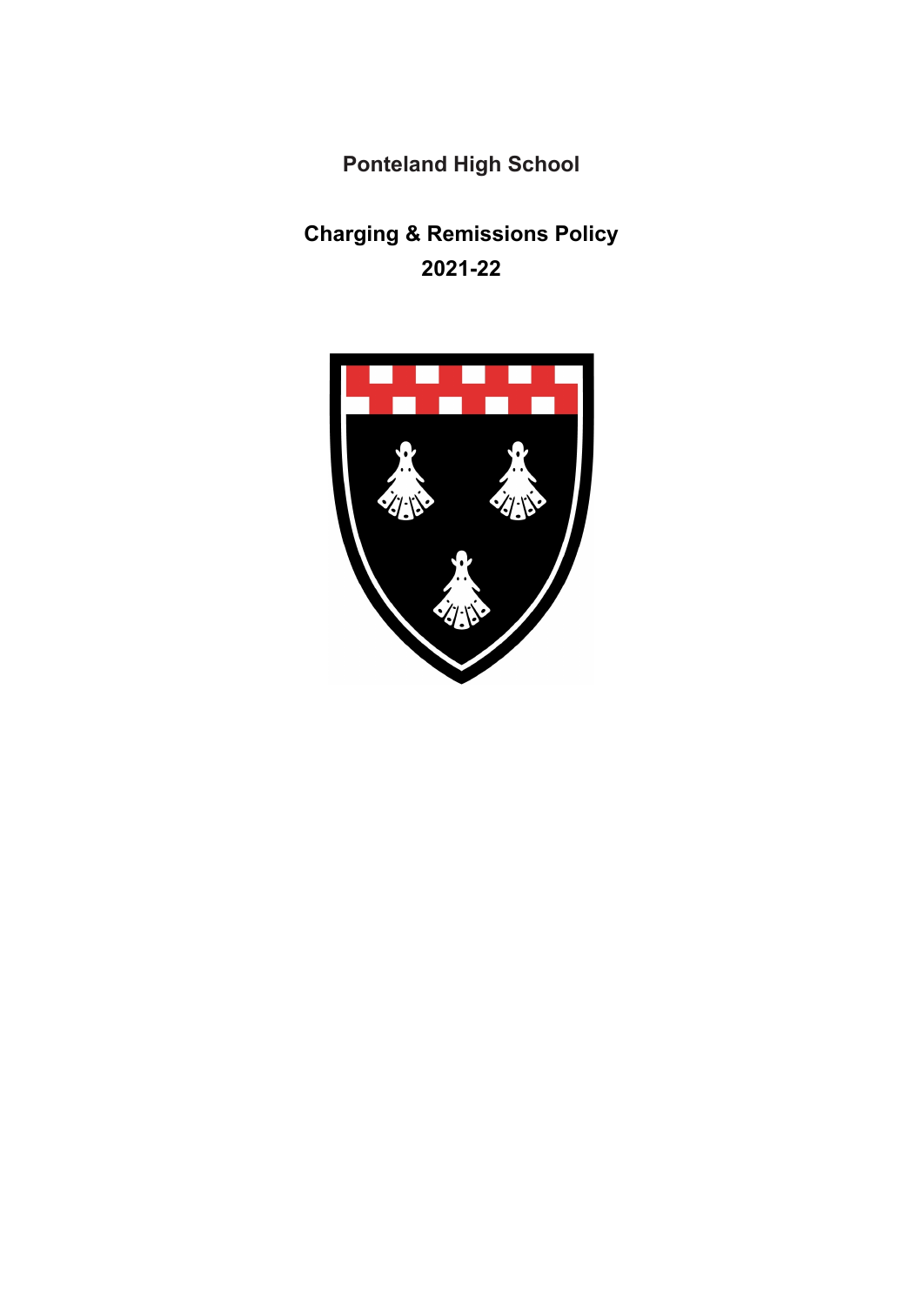#### **Introduction**

The Governing Body acknowledges the right of every student to receive free school education and understands that activities offered wholly or mainly during normal teaching time must be made available to all students regardless of their parents' ability or willingness to help meet the cost.

The governors also recognise the valuable contribution that the wide range of additional activities, trips and residential experiences can make towards students' education and aim to promote and provide such activities both as part of a broad and balanced curriculum for the students of the school and as additional optional activities.

## **The Legal Context**

This charging policy has been compiled in line with DfE requirements and in accordance with Sections 449-462 of the Education Act 1996.

In general, no charge can be made for admitting students to maintained schools.

No charge can be made for any books, materials, equipment or transport for use in connection with education if the education is:

- Within the times of the school day  $(0900 1525)$
- For the National Curriculum programme out-of-school hours
- For statutory religious education
- For a prescribed public examination prepared for by the school.

#### **Admission**

No charge is made in connection with admission to Ponteland High School

# **Examinations**

No charge is made for:

- Entry to a prescribed public examination if the student has been prepared for it at school
- Examination re-sit(s) if the student has been prepared for the re-sit(s) at the school.

An examination entry fee may be charged if:

- The examination is on the set list but the student was not prepared for it at the school
- The examination is not on the set list but the school arranges for the student to take it
- The school has prepared the student for the examination but considers that, for educational reasons, the student should not be entered and the student's parent/guardian request that the student is entered
- The re-sitting of an exam if the student, without good reason, fails to attend or meet the requirements of the examination, (e.g. fails to submit coursework).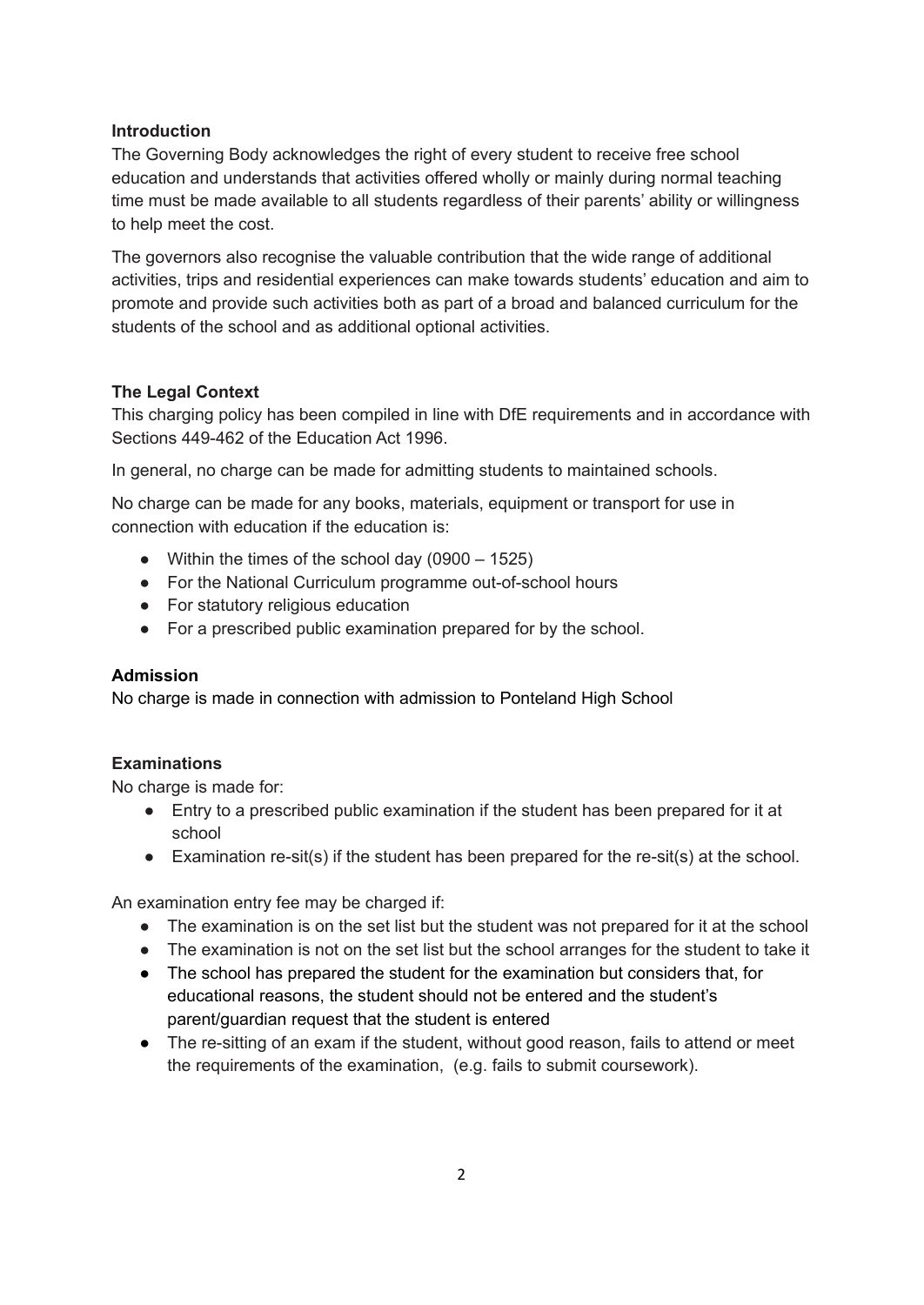#### **University Applications**

Where applicable the full cost of the university application process is payable by the student.

## **Materials and Textbooks**

Where a student or parent wishes to retain items produced in school a charge may be levied for the cost of the materials used. The charge shall not exceed the cost of the materials used by the student.

Textbooks are provided free of charge unless the student or parent wishes the student to own them. A charge will be made for any additional revision guides.

In the case of Food Technology, students usually provide their own ingredients or the school will provide the ingredients and levy a charge.

## **Transport**

Transport between home and the place of any activity permitted but not provided by the school may be charged for.

There is no charge for:

- Transporting registered students to or from the school premises, where the local education authority has a statutory obligation to provide transport
- Transporting registered students to other premises where the governing body or local authority has arranged for students to be educated
- Transport that enables a student to meet an examination requirement when they have been prepared for that examination at the school
- Transport provided in connection with an educational visit.

#### **Voluntary contributions**

Parents may volunteer to pay for any educational activity. The school may request voluntary contributions for any visits/activities both inside and outside school time. However, there is no obligation for parents to make any contribution and no student will be excluded from the activity if parents are unwilling or unable to pay. The Headteacher and Governing Body may ask parents for a voluntary contribution towards the cost of:

- An activity which takes place during school hours;
- School equipment:
- School funds generally.

Where there are not enough voluntary contributions to make the activity possible, and there is no way to make up the shortfall, then the activity may be cancelled.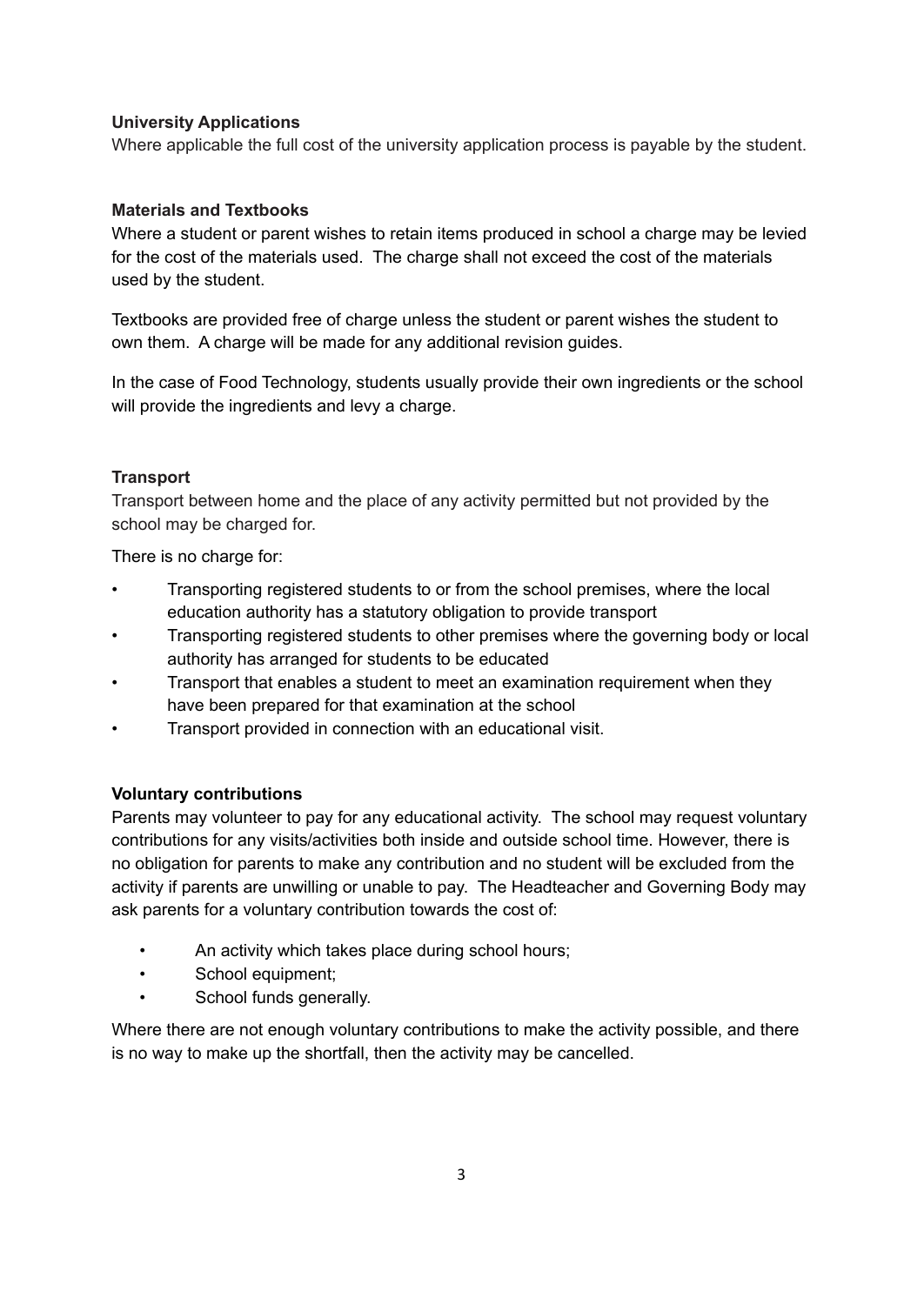#### **Music Tuition and Instrument Hire**

The school will levy charges for individual, or group (any size), music tuition (vocal or instrumental), if the teaching is at the request of the student's parent. A discount will be available to students in receipt of free school meals.

Charges will not exceed the cost of the provision, including the cost of the staff who provide the tuition.

There will be no charge if the teaching is either an essential part of the national curriculum and no charge will be made in respect of a student who is looked after by a local authority (within the meaning of section 22(l) of the Children Act 1989).

If students make use of an instrument provided by the Local Authority, a charge may be made in respect of the maintenance of the instrument in accordance with the published scale of charges.

#### **Damage/Loss to Property**

A charge may be levied in respect of wilful damage, neglect or loss of school property (including premises, furniture, equipment, books or materials). The charge will usually be the cost of replacement or repair unless the Headteacher advises that a lower charge may be made.

A charge will be levied in respect of wilful damage, neglect or loss of property (including premises, furniture, equipment, books or materials) belonging to a third party, where the cost has been recharged to the school. The charge will usually be the cost of replacement or repair unless the Headteacher advises that a lower charge may be made.

#### **Residential visits**

Schools **cannot** charge for:

- education provided on any visit that takes place during school hours
- education provided on any visit that takes place outside school hours if it is part of the national curriculum, or part of a syllabus for a prescribed public examination that the pupil is being prepared for at the school, or part of religious education;
- supply teachers to cover for those teachers who are absent from school accompanying pupils on a residential visit.

Schools **can** charge for:

● board and lodging on residential visits but the change must not exceed the actual cost

When a school informs parents about a forthcoming visit, they should make it clear that parents who can prove they are in receipt of certain benefits may be exempt from paying the cost of board and lodging.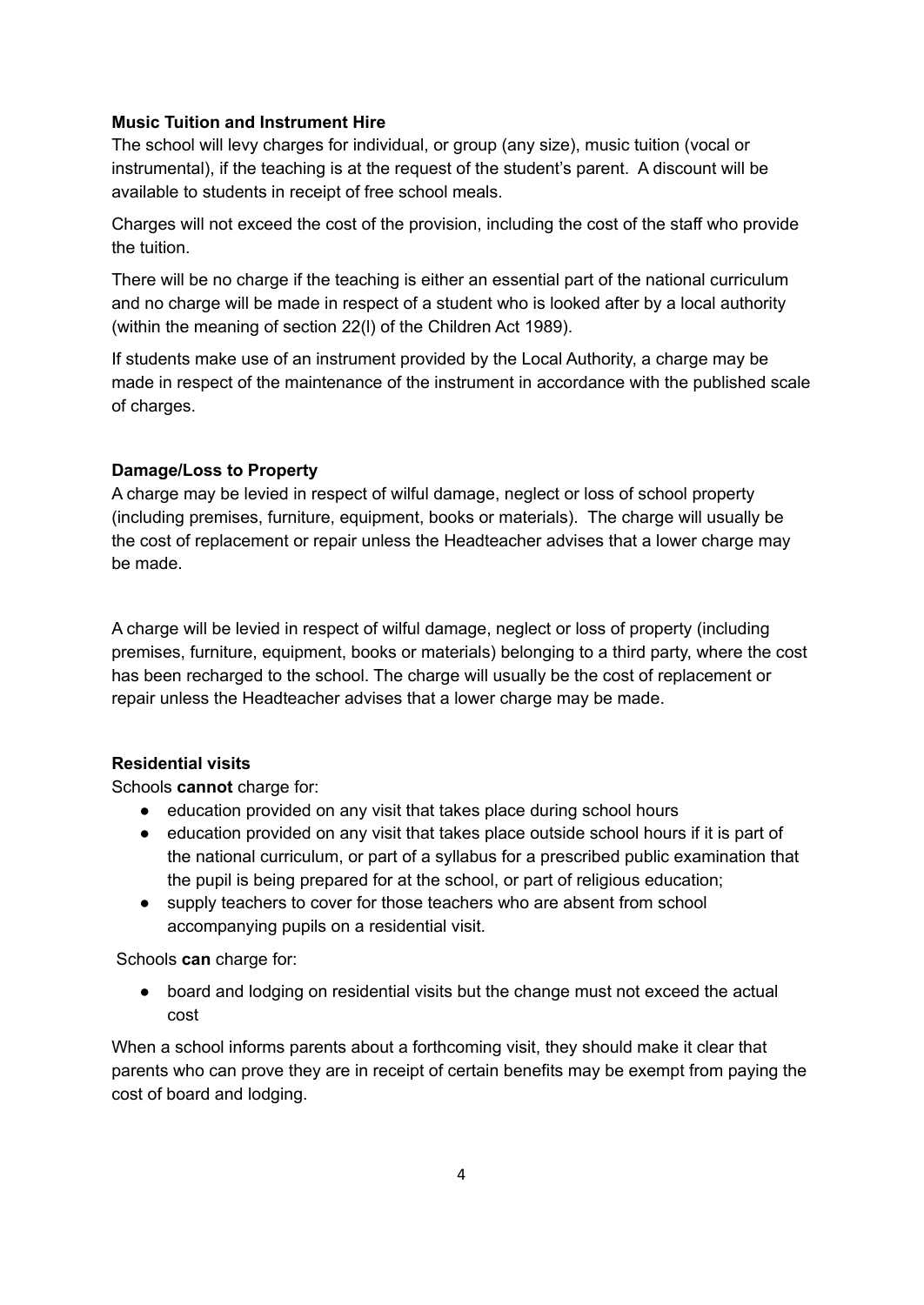### **Education partly during school hours**

A charge may be made where an activity takes place partly during and partly outside school hours providing it is not:

- Part of the national curriculum.
- Part of a syllabus for a prescribed public examination that the student is being prepared for at the school.
- Not part of religious education.

If 50% or more of the time spent on the activity occurs during school hours it is deemed to take place during school hours and there will be no charge made. Where less than 50% of the time spent on an activity falls during school hours it is deemed to have taken place outside school hours and therefore a charge may be levied. For example, an excursion might require students to leave school an hour before the school day ends, but the activity does not end until late in the evening.

Time spent on travel counts in this calculation if the travel itself occurs during school hours. School hours do not include the break in the middle of the day.

For residential activities the number of half-days is counted (a half-day being any 12-hour period ending noon or midnight). If the number of days and half-days spent on the activity is greater than the number of school sessions (morning and afternoon sessions) that a student would spend on a normal school day, the activity is deemed to take place outside school hours, and vice-versa.

Travelling time is included in the time spent on the activity. When a departure or return time splits a half-day then all the half-day counts if more than 50% of the half-day is used for the activity.

The cost will not exceed the actual cost of the provision and prior written confirmation from the parent is required that he/she is willing to pay the charge.

# **Activities outside School Hours**

A charge will be made to cover the full per student cost of all approved activities taking place outside school hours and deemed to be optional extras (therefore not part of the National Curriculum).

# **Remissions**

Parents of students who are in receipt of the following support payments will, in addition to having free school meals entitlement, also be entitled to the remission of charges:

- Income Support.
- Income-based Jobseeker's Allowance.
- Income-related Employment & Support Allowance
- Support under part V1 of the Immigration and Asylum Act 1999.